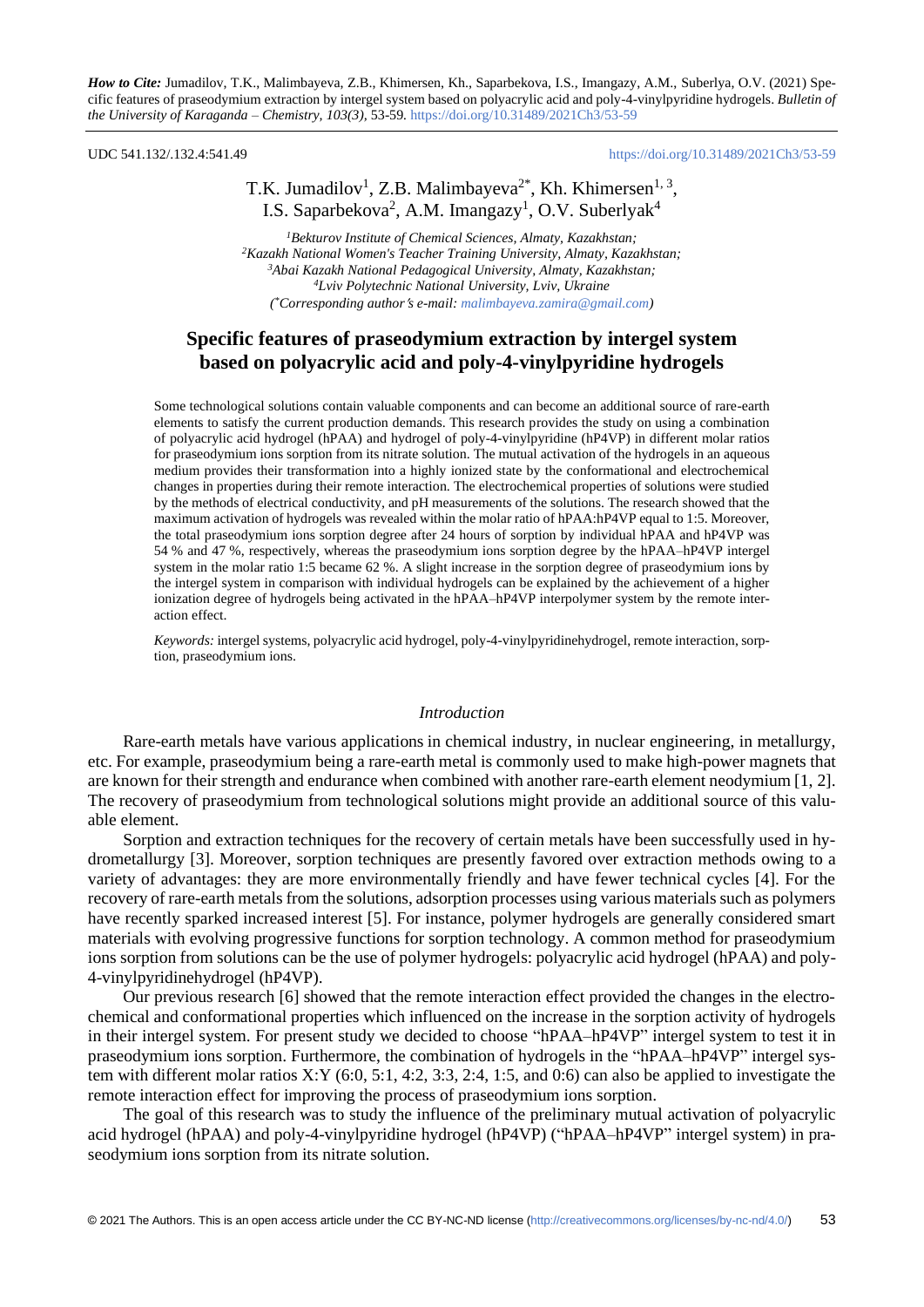#### *Experimental*

The following measurement instruments and equipment were used: conductometer MARK-603 (Vzor, Nizhny Novgorod, Russia) for the measurements of the specific electric conductivity of solutions, which is important for characterizing the equilibrium of polyelectrolytes dissociation. The hydrogen ions concentration was determined by a Metrohm 827 pH-meter pH-Lab (Switzerland). Measurements of pH were provided to study the acid–base properties of the solution. The mass of the samples was measured using an analytical balance SHIMADZU AY220 (Shimadzu Corporation, Kyoto, Japan). The optical density measurements for the subsequent calculation of the praseodymium (III) concentration in solution was determined by aJenway-6305 (Cole-Parmer, Jenway, York, UK) spectrophotometer. For the residual praseodymium ions detection from liquid samples, the Varian Atomic Absorption SpectrometerAA240. Measurement errors did not exceed 1 %.

#### *Materials*

The following reagents were used: praseodymium (III) nitrate hexahydrate (99.9 % trace metals basis, Sigma-Aldrich) as praseodymium ions source in solution, reagent arsenazo III (Sigma-Aldrich) in powder form as a color-forming reagent to determine cerium concentration, and perchloric acid (HClO4) (Sigma-Aldrich, Darmstadt, Germany) for standard solution preparation. Poly-4-vinylpyridine hydrogel (hP4VP) (2 % cross-linked with divinylbenzene, Sigma-Aldrich) was used. Polyacrylic acid hydrogels were synthesized in the presence of the N,N-methylene-bis-acrylamide crosslinking agent and the  $K_2S_2O_8-Na_2S_2O_3$  redox system in an aqueous medium in laboratory conditions.

### *Electrochemical research*

The studies of the "hPAA–hP4VP" intergel system were carried out in the following order: each dry hydrogel was placed in separate polypropylene mesh, the pores of which were permeable to low molecular weight ions and molecules, but impermeable for dispersion of hydrogels. Then, the meshes with dry hydrogels were placed in a glass with distilled water for 48 hours for swelling. Upon reaching an equilibrium state in weight, the swollen hydrogels were taken, and according to molar ratios, the "hPAA–hP4VP" intergel system were composed for further mutual activation. The activation of the intergel system is required to transfer the hydrogels into a highly ionized state by changing their conformational and electrochemical properties by remote interaction [7]. For activation, the polypropylene meshes with swollen hydrogels inside (Fig. 1) were placed in a glass with distilled water at a distance of about 1–2 cm opposite each other, forming an interpolymer system "hPAA–hP4VP". After the activation, the meshes with swollen hydrogels were placed in glasses with praseodymium nitrate solutions and the electrical conductivity with pH measurements of the overgel liquid were determined. The experiments were carried out at room temperature.



Figure 1. Polypropylene meshes (left) and the illustration of the activation process of the intergel system (right)

The polymer chain binding degree of internode links of the polymer chain was calculated according to Eq. (1):

$$
\theta = \frac{\Theta_{sorted}}{\Theta_1 + \Theta_2} \times 100 \%
$$
 (1)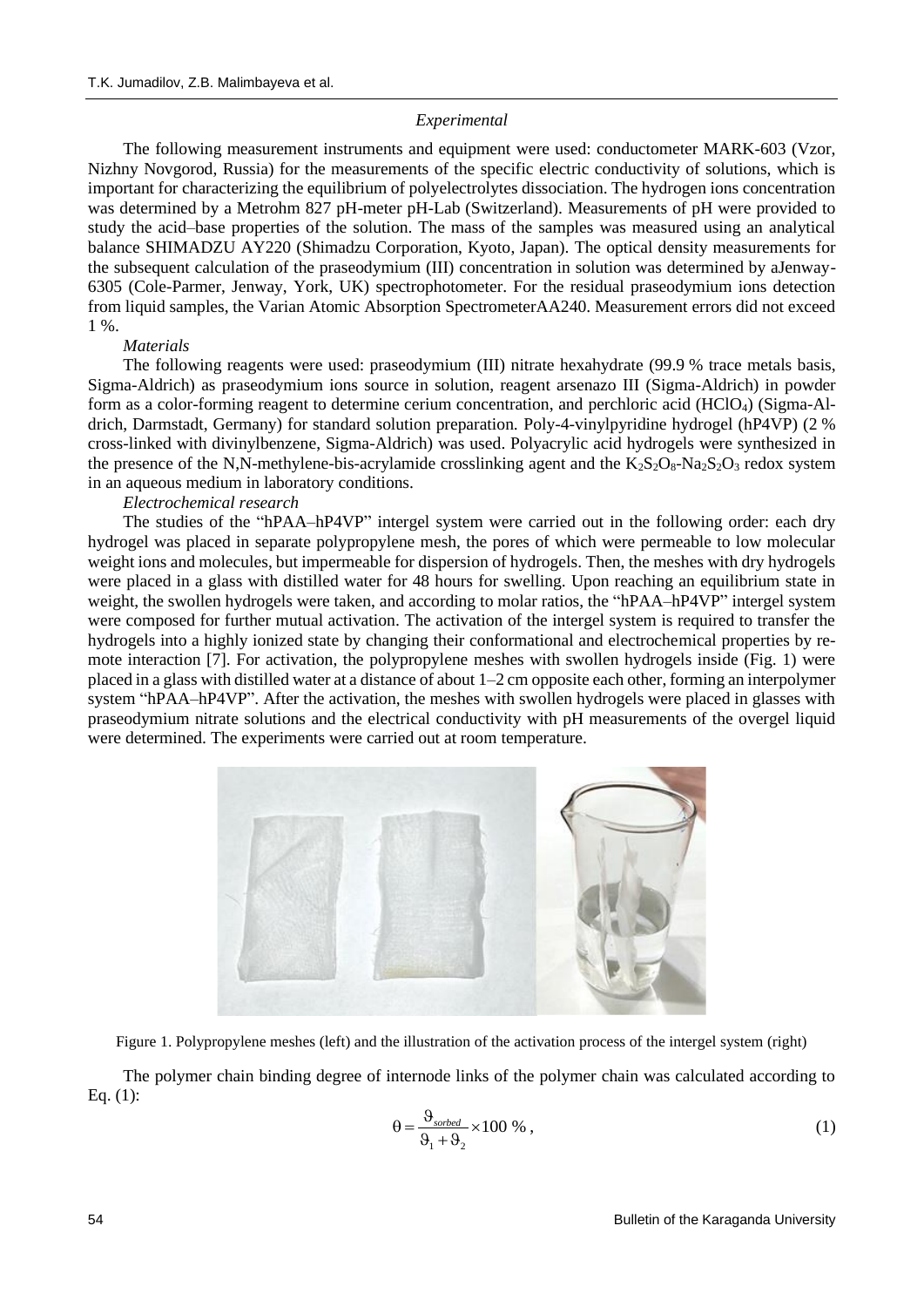where  $\Theta_{sorted}$  is the amount of sorbed praseodymium ions (in mol),  $\Theta_1$  is the amount of hPAA (in mol), and  $\vartheta_2$  is the amount of hP4VP(in mol).

The sorption degree was calculated using the following Eq. (2):<br> $P = \frac{C_{initial} - C_{residual}}{C_{initial} - C_{residual}}$ 

$$
\eta = \frac{C_{initial} - C_{residual}}{C_{initial}} \times 100\% \tag{2}
$$

where *Cinitial* and *Cresidual* are the initial and residual concentration (in g/L) of praseodymium ions in the solution, respectively.

For the experiments 1000 mL of the praseodymium (III) nitrate hexahydrate solution ( $C = 100$  mg/L) was prepared and poured into 7 glasses with 100 mL each. The hydrogels were put separately into 2 polypropylene meshes (1 common glass with solution) in accordance with their molar ratios X:Y (6:0, 5:1, 4:2, 3:3, 2:4, 1:5, and 0:6) to form the intergel system hPAA:hP4VP (X:Y). For spectrophotometer analysis, one aliquot (1 mL) was taken from each solution at the set time. Finally, 63 aliquots of solution were obtained.

#### *Results and Discussions*

The presence of the intergel system in an aqueous solution of praseodymium (III) nitrate hexahydrate leads to various processes that affect the electrochemical equilibrium in the solution. Fig. 2 shows the dependence of the electrical conductivity of  $Pr(NO<sub>3</sub>)<sub>3</sub>·6H<sub>2</sub>O$  solutions on the molar ratios hPAA:hP4VP in time. Mostly all ratios, an increase in electrical conductivity values was observed, which might be explained by an increase in the OH– medium in solutions, released by the additional dissociation of the strongly basic P4VP hydrogel [8].



Figure 2. Dependence of specific electrical conductivity on the molar ratio of hydrogels on time

The conductivity of solutions increased with time for almost all ratios of hydrogels. However, the character of the parameter change was different for different ratios of hydrogels. As can be seen from Figure 2, there is an increase in electrical conductivity over time. This is due to the transition of the initial hydrogels of polyacrylic acid and poly-4-vinylpyridine to a highly ionized state due to mutual activation during their remote interaction.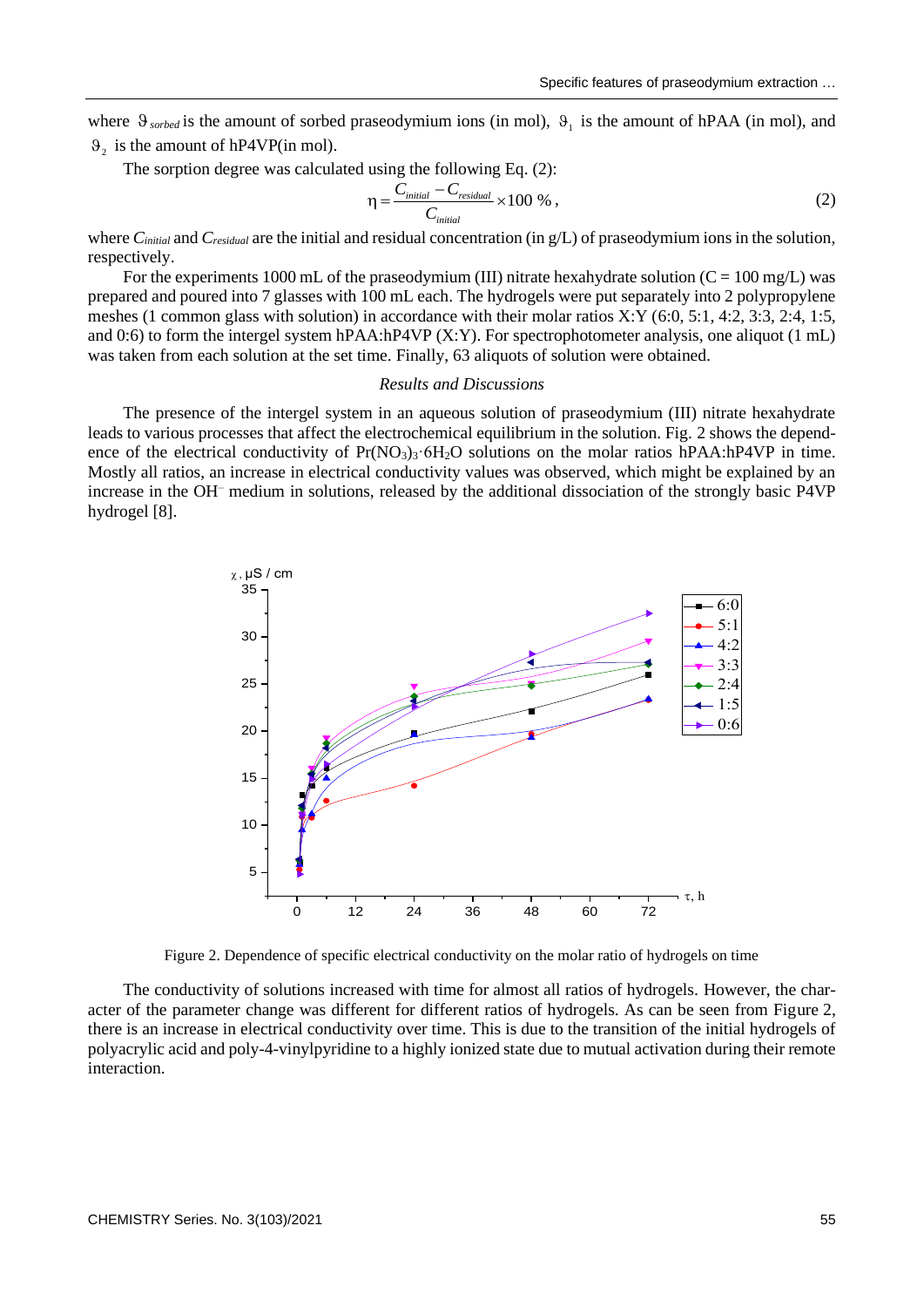

Figure 3. Dependence of pH on the molar ratio of hydrogels on time

The change in the pH of solutions is shown in Figure 3. As can be seen from the obtained results, an increase in pH values with the time of remote interaction was observed. The increase in pH may be explained due to the binding of the detached H<sup>+</sup> from the carboxyl group by poly-4-vinylpyridine, as a result, the process of protonation of the heteroatom in a ring occurred. This was evidenced by the maxima at the 1:5 ratio of hPAA–hP4VP, which correspond to the time of remote interaction after 24 and 48 hours. The minimum pH values were observed in the presence of only polyacid. This is due to the appearance of charged ions (H<sup>+</sup>, OH<sup>-</sup> ) and groups (–СОО– ). The maximum pH values indicated that the rate of dissociation of –COOH groups is lower than the rate of protonation of the poly-4-vinylpyridine heteroatom. This phenomenon indicates the process of ionization of the main polymer of the hydrogel. Consequently, both polymer hydrogels pass into a highly ionized state, undergoing mutual activation.

Figure 4 shows the change in the concentration of praseodymium ions during sorption by the intergel system hPAA–hP4VP.



Figure 4. Dependence of the praseodymium ions concentration on the molar ratio of hydrogels in the intergel system hPAA:hP4VP in praseodymium (III) nitrate hexahydrate medium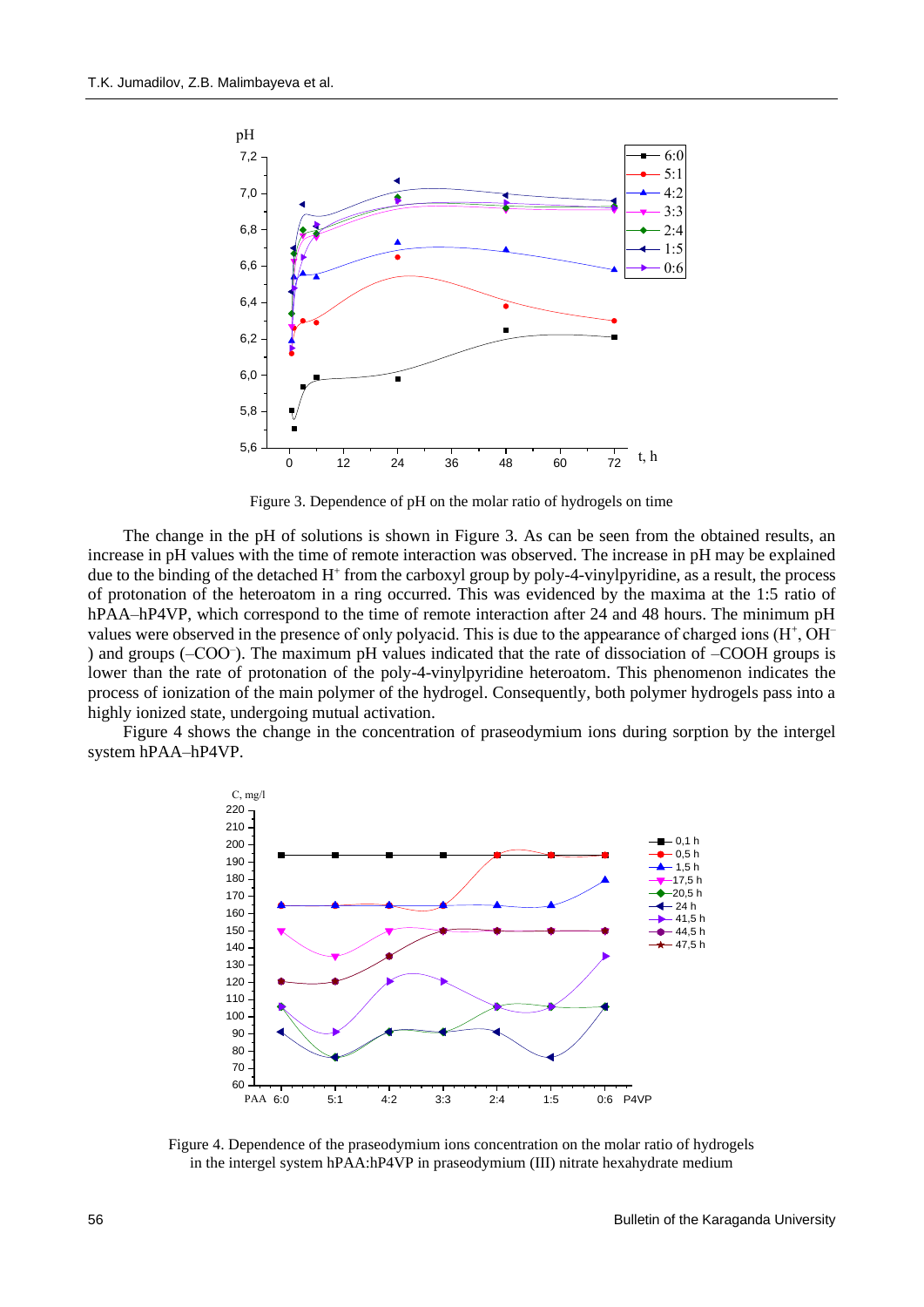The data shows (Fig. 4) that the concentration of  $Pr^{3+}$  ions in solution is much lower at molar ratios of hydrogels equal to 1:5 (that means the sorption is higher) after 24 hours of interaction. This may be explained that at a ratio 1:5, the hydrogels of polyacrylic acid and poly-4-vinylpyridine in intergel system reach the highly ionized state due to the mutual activation of hydrogels.

 $T$  a b  $1e$  1

| Ratio | Time, h |      |      |      |      |      |      |      |      |  |
|-------|---------|------|------|------|------|------|------|------|------|--|
|       | 0.1     | 0.5  | 1.5  | 17.5 | 20.5 | 24   | 41.5 | 44.5 | 47.5 |  |
| 6:0   | 3.1     | 17.6 | 17.6 | 25   | 47.0 | 54.4 | 47.0 | 39.7 | 39.7 |  |
| 5:1   | 3.1     | 17.6 | 17.6 | 32.3 | 61.7 | 61.7 | 54.4 | 39.7 | 39.7 |  |
| 4:2   | 3.0     | 17.6 | 17.6 | 25.2 | 54.4 | 54.4 | 39.7 | 32.3 | 32.3 |  |
| 3:3   | 3.1     | 17.6 | 17.6 | 25.5 | 54.4 | 54.4 | 39.7 | 25.3 | 25.3 |  |
| 2:4   | 3.1     | 3.2  | 17.6 | 25.3 | 47.0 | 54.4 | 47.0 | 25.1 | 25.1 |  |
| 1:5   | 3.2     | 3.2  | 17.6 | 25.3 | 47.0 | 61.7 | 47.5 | 25.1 | 25.1 |  |
| 0:6   | 3.0     | 3.1  | 10.3 | 25   | 47.0 | 47.0 | 32.3 | 25.2 | 25.2 |  |

### **Degree of praseodymium ionssorption, mol.%**

### Table 2

### **Polymer chains binding degree, mol.%**

| Ratio | Time, h |         |     |      |      |      |      |      |      |  |
|-------|---------|---------|-----|------|------|------|------|------|------|--|
|       | 0.1     | 0.5     | 1.5 | 17.5 | 20.5 | 24   | 41.5 | 44.5 | 47.5 |  |
| 6:0   | 1.1     | 5.9     | 5.9 | 8.3  | 15.9 | 18.4 | 15.9 | 13.3 | 13.3 |  |
| 5:1   | 1.3     | 6.5     | 6.1 | 11.2 | 21   | 21   | 18.7 | 13.5 | 13.5 |  |
| 4:2   | 1.3     | 6.8     | 6.1 | 8.5  | 18.7 | 18.7 | 13.6 | 11.2 | 11.2 |  |
| 3:3   | 1.5     | 6.2     | 6.2 | 8.6  | 19.1 | 19.1 | 13.8 | 8.6  | 8.6  |  |
| 2:4   | 1.6     | $1.1\,$ | 6.3 | 8.7  | 16.7 | 19.2 | 16.7 | 8.7  | 8.7  |  |
| 1:5   | 1.6     | $1.1\,$ | 6.3 | 8.7  | 16.7 | 21.8 | 16.7 | 8.7  | 8.7  |  |
| 0:6   | 1.8     | $1.1\,$ | 3.7 | 8.9  | 17   | 17   | 11.7 | 8.9  | 8.9  |  |

The polymer chain binding degree in relation to the praseodymium ions in the hPAA–hP4VP system is presented in Table 2. The obtained results indicated that the most intense polymer chain binding degree of praseodymium ions (21.8 %) by hPAA:hP4VP (1:5) intergel system occurred after 24 hours of sorption.

### *Conclusions*

The obtained results demonstrate the potential of using intergel systems in rare-earth metal recovery. The activated hydrogels showed an increase in sorption activity in comparison with the individual hPAA (6:0) and hP4VP (0:6) hydrogels. This research showed that the maximum activation of hydrogels was revealed within the molar ratio of hPAA:hP4VP equal to 1:5. The total praseodymium ions sorption degree after 24 h. of sorption by individual hydrogels hPAA and hP4VP was 54 % and 47 %, respectively, whereas the praseodymium ions sorption degree by the intergel system of hPAA:hP4VP (1:5) was 62 %. An increase in the sorption degree of praseodymium ions by the intergel system of hPAA: hP4VP (1:5) in comparison with individual hydrogels can be explained by the achievement of a high ionization degree of the intergel system activated by the remote interaction effect, which opens up new opportunities for the development of innovative sorption technologies in Kazakhstan for the target rare-earth elements.

*This research was funded by the Science Committee of the Ministry of Education and Science of the Republic of Kazakhstan, grant number AP08856668 within the framework of grant funding for scientific research for 2020–2022.*

### References

<sup>1</sup> Gazulla, M.F. Praseodymium oxides. Complete characterization by determining oxygen content. /M.J. Ventura, C. Andreu, J. Gilabert, M. Orduña, & M. Rodrigo // Microchem. J. — 2019. — Vol. 148. — P. 291–298. [https://doi.org/10.1016/j.mi](https://doi.org/10.1016/j.microc.2019.05.013)[croc.2019.05.013](https://doi.org/10.1016/j.microc.2019.05.013)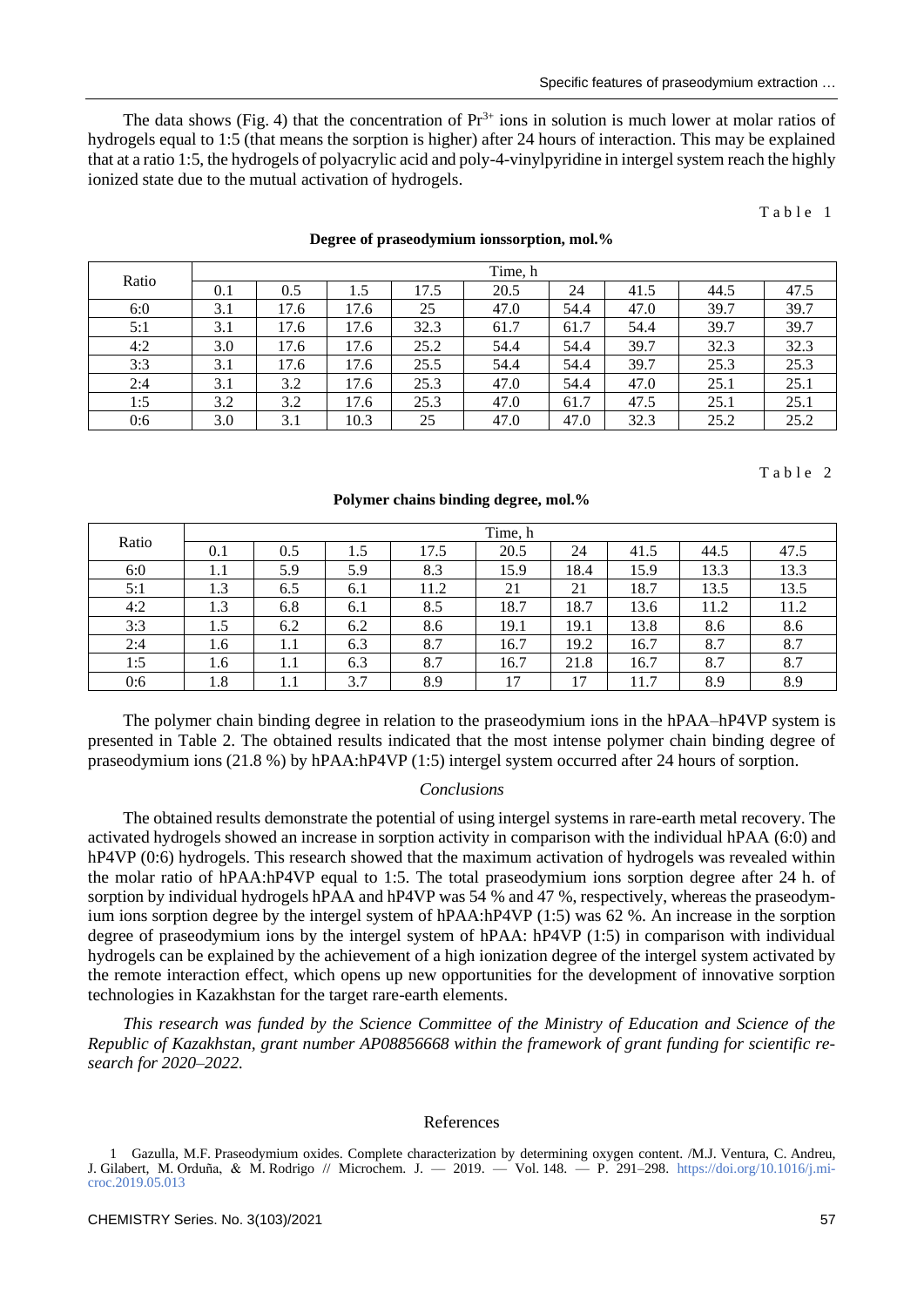2 Donia A.M. Selective Separation of Uranium (VI), Thorium (IV), and Lanthanum (III) from their aqueous solutions using a chelating resin containing amine functionality. /A.A. Atia, T.E. Amer, M.N. El-Hazek, M.H. Ismael // Journal of dispersion science and technology. — 2011. — Vol. 32. — P. 1673–1681.

3 Rombach E. Recycling of Rare Metals. / B. Friedrich // Handbook of Recycling. — 2014. — P. 125–150. <https://doi.org/10.1016/b978-0-12-396459-5.00010-6>

4 Miller D.D. Anion structural effects on interaction of rare earth element ions with Dowex 50W X8 cation exchange resin /<br>Siriwardane. & D. Mcintyre // Journal of Rare Earths. — 2018. — No. 36(8). — P. 879–890. R. Siriwardane,  $\&$  D. Mcintyre  $\#$  Journal of Rare Earths.  $-$  2018.  $-$  No. 36(8). <https://doi.org/10.1016/j.jre.2018.03.006>

5 Noshin Mir. Self-separation of the adsorbent after recovery of rare-earth metals: Designing a novel non-wettable polymer / Carlos E. Castano, Jessika V. Rojas, NazgolNorouzi, Amir R. Esmaeili, Reza Mohammadi // Sep. Purif. Technol. *—* 2021. — P. 118- 152[. https://doi.org/10.1016/j.seppur.2020.118152](https://doi.org/10.1016/j.seppur.2020.118152)

6 Jumadilov Т.К. Phenomenon of remote interaction and sorption ability of rare cross–linked hydrogelsn of polymethacrylic acid and poly-4-vinylpyridine in relation to erbium ions / Т.К. Jumadilov, R. Kondaurov, A. Imangazy, N. Myrzakhmetova, I. Saparbekova // Chem. Chem. Technol. — 2019. — Vol. 13, No. 4. — P. 451–458.

7 Jumadilov T. Effective Sorption of Europium Ions by Interpolymer System Based on Industrial Ion-Exchanger Resins Amberlite IR120 and AB-17-8 / K. Khimersen, Z. Malimbayeva, R. Kondaurov // Materials. — 2021. — Vol. 14, No. 14. — P. 3837. <https://doi.org/10.3390/ma14143837>

8 Petrukhin O.M. Workshop on Physical and Chemical Methods of Analysis / O.M. Petrukhin. — Moscow: Chemistry, 1987.  $- P. 77 - 80.$ 

## Т.Қ. Жұмаділов, З.Б. Малимбаева, Х. Химэрсэн, И.С. Сапарбекова, А.М. Иманғазы, О.В. Cуберляк

# **Полиакрил қышқыл мен поли-4-винилпиридин интергельдік жүйесімен празеодимді бөлудің ерекшеліктері**

Кейбір технологиялық ерітінділер құрамында құнды компоненттер бар және өндірістің әртүрлі қажеттіліктерін қанағаттандыру үшін сирек кездесетін элементтердің қосымша көзі бола алады. Мақала полиакрил қышқылы (гПАК) және поли-4-винилпиридин (гП4ВП) гидрогельдерінің қосындысын оның нитратты ерітіндісінен празеодим иондарының сорбциясы үшін әртүрлі мольдік қатынаста қолдануды зерттеуге бағытталған. Су ортасында гидрогельдердің өзара активтенуі олардың қашықтықтан өзара әрекеттесуі кезінде конформациялық және электрохимиялық қасиеттердің өзгеруіне байланысты гидрогельдердің жоғары иондалған күйге өтуін қамтамасыз етеді. Ерітінділердің электрохимиялық қасиеттері электр өткізгіштік және ерітінділердің РН өлшеу әдістерімен зерттелді. Зерттеу көрсеткендей, гидрогельдердің максималды активтенуі гПАК: гП4ВП-нің 1:5-ке тең моль қатынасында анықталды. Бұл ретте жеке гПАК және гП4ВП сорбциясынан кейін празеодим иондарының сорбция дәрежесі тиісінше 54 % және 47 %-ды құрады, ал празеодим иондарының гПАК-гП4ВП интергелдік жүйесімен сорбция дәрежесі 1:5 моль арақатынасында 62 %-ды құрады. Жеке гидрогельдермен салыстырғанда празеодим иондарының интергелдік жүйемен сорбция дәрежесінің біршама артуын қашықтықтан өзара әрекеттесу әсеріне байланысты гПАК–гП4ВП интергелдік жүйесінде белсендірілген гидрогельдердің иондалуының жоғары дәрежесіне қол жеткізумен түсіндіруге болады.

*Кілт сөздер:* интергелдік жүйелер, полиакрил қышқылының гидрогелі, поли-4-винилпиридин гидрогелі, қашықтықтан әрекеттесу, сорбция, празеодим иондары.

### Т.К. Джумадилов, З.Б. Малимбаева, Х. Химэрсэн, И.С. Сапарбекова, А.М. Иманғазы, О.В. Cуберляк

## **Особенности извлечения празеодима интергелевой системой на основе гидрогелей полиакриловой кислоты и поли-4-винилпиридина**

Некоторые технологические растворы содержат в своем составе ценные компоненты и могут стать дополнительным источником редкоземельных элементов для удовлетворения различных потребностей производства. Данная работа направлена на исследование применения комбинации гидрогелей полиакриловой кислоты (гПАК) и поли-4-винилпиридина (гП4ВП) в различных мольных соотношениях для сорбции ионов празеодима из его нитратного раствора. Взаимная активация гидрогелей в водной среде обеспечивает переход гидрогелей в высокоионизированное состояние за счет конформационных и электрохимических изменений свойств при их дистанционном взаимодействии. Электрохимические свойства растворов изучались методами электропроводности и измерения pH растворов. Исследование показало, что максимальная активация гидрогелей была выявлена при мольном соотношении гПАК:гП4ВП, равном 1:5. При этом степень сорбции ионов празеодима после 24 ч сорбции индивидуальными гПАК и гП4ВП составила 54 и 47 % соответственно, тогда как степень сорбции ионов